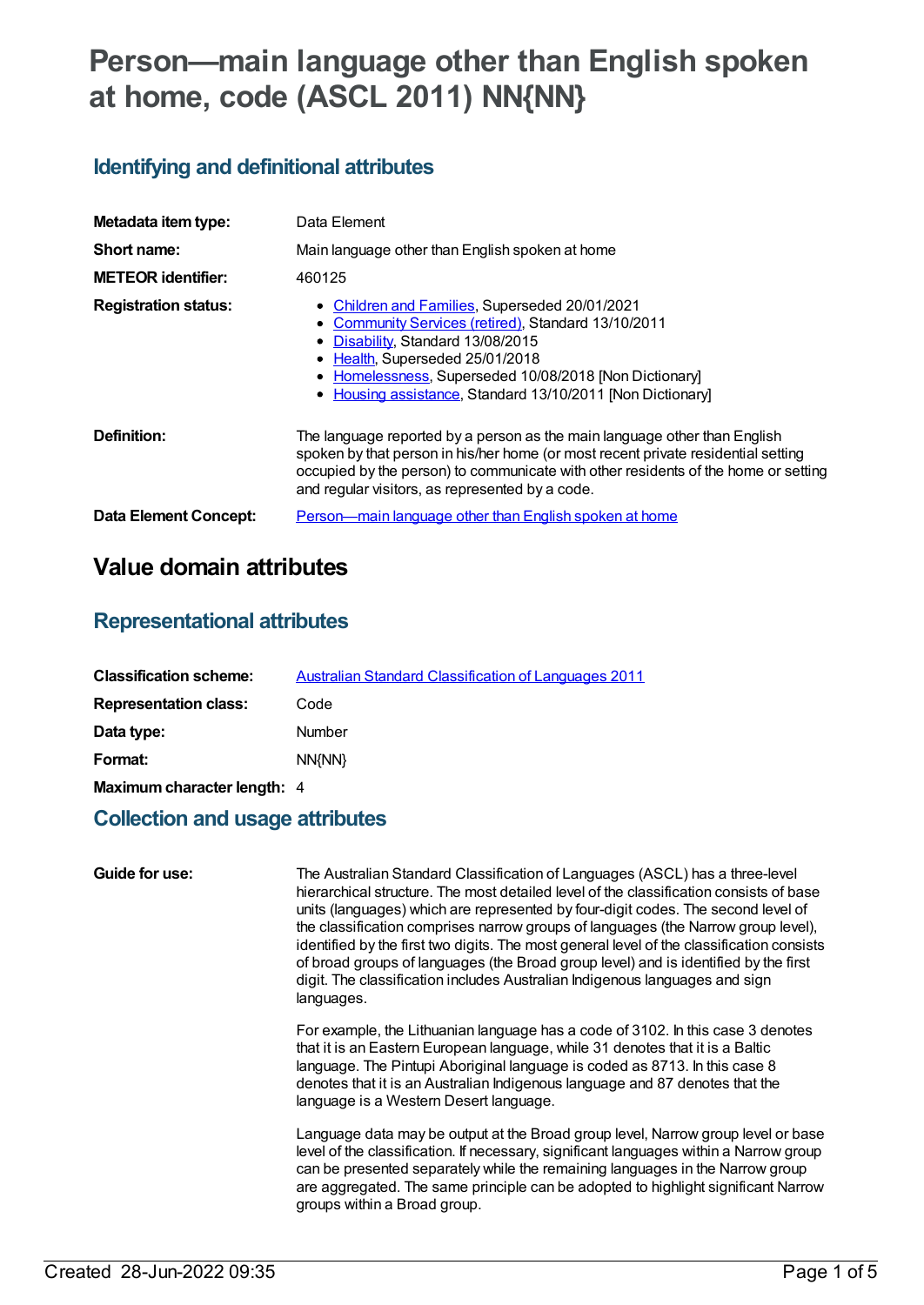# **Collection and usage attributes**

| Do you/Does the person/Does (name)/ Will (name of child under two years) speak<br>a language other than English at home? (If more than one language, indicate the<br>one that is spoken most often.) |
|------------------------------------------------------------------------------------------------------------------------------------------------------------------------------------------------------|
| Response options for detailed data:                                                                                                                                                                  |
| Alternative 1                                                                                                                                                                                        |
| No, (English only) [                                                                                                                                                                                 |
| Yes, Mandarin []                                                                                                                                                                                     |
| Yes, Italian []                                                                                                                                                                                      |
| Yes, Arabic []                                                                                                                                                                                       |
| Yes, Cantonese []                                                                                                                                                                                    |
| Yes, Greek []                                                                                                                                                                                        |
| Yes, Vietnamese []                                                                                                                                                                                   |
| Yes, Spanish []                                                                                                                                                                                      |
| Yes, Hindi []                                                                                                                                                                                        |
| Yes, Tagalog []                                                                                                                                                                                      |
| Yes, Other (please specify)                                                                                                                                                                          |
|                                                                                                                                                                                                      |

have been more or less frequently reported in the Census.

Alternative 2

No, English only []

Yes, Other - please specify \_\_\_\_\_\_\_\_\_\_\_\_\_\_\_\_\_\_\_\_\_\_\_\_\_\_\_\_\_\_

#### **Response option for minimumdata:**

No, English only []

Yes, Other []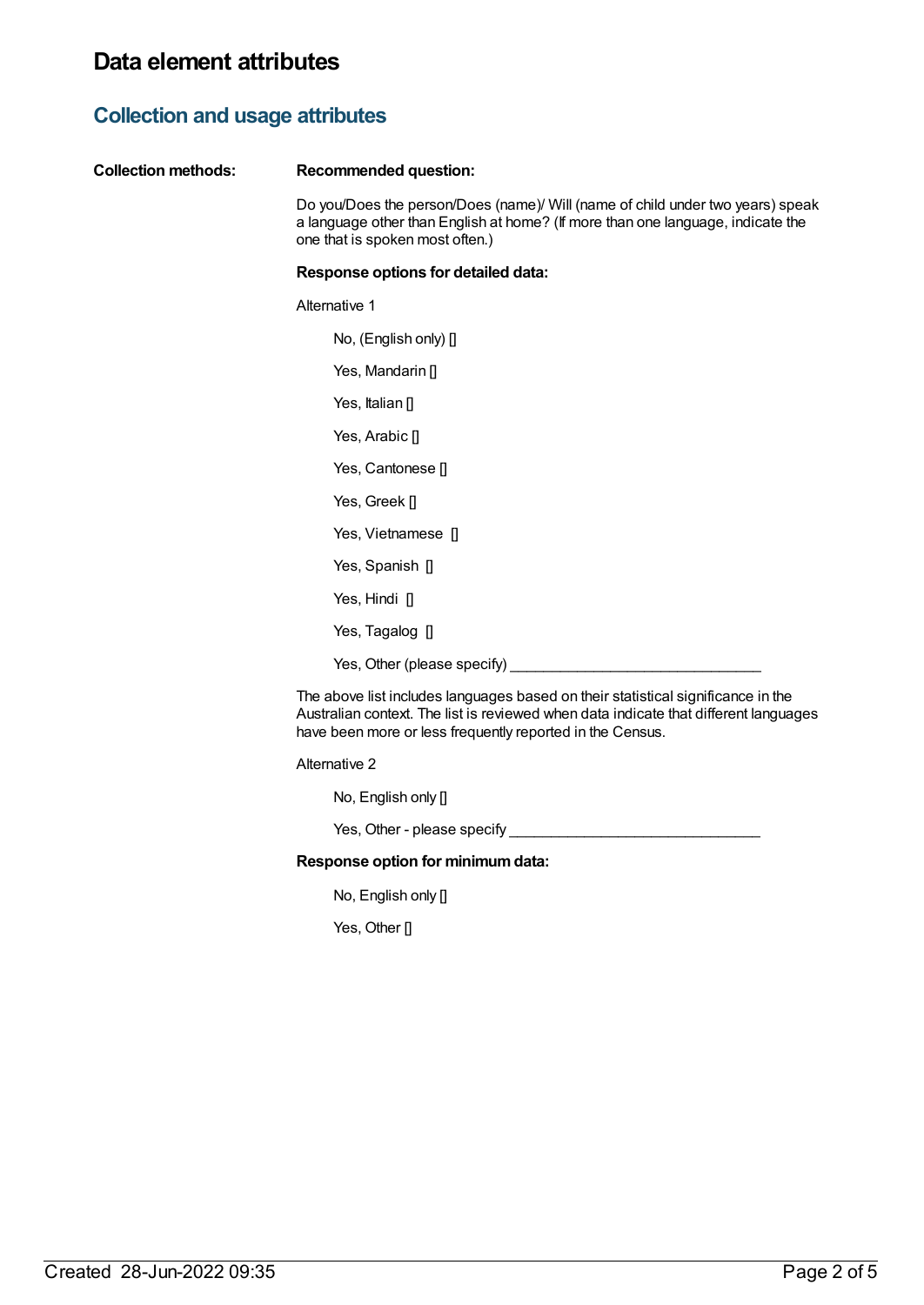**Comments:** This metadata item is consistent with that used in the Australian Census of Population and Housing and is recommended for use whenever there is a requirement for comparison with Census data.

> This data element is important in identifying those people most likely to suffer disadvantage in terms of their ability to access services due to language and/or cultural difficulties. In conjunction with Indigenous status, Proficiency in spoken English and Country of birth this data element forms the minimum core set of cultural and language indicators recommended by the Australian Bureau of Statistics (ABS).

Data on main language other than English spoken at home are regarded as an indicator of 'active' ethnicity and also as useful for the study of inter-generational language retention. The availability of such data may help providers of health and community services to effectively target the geographic areas or population groups that need those services. It may be used for the investigation and development of language services such as interpreter/ translation services.

The ABS Language Standards, 2012, Version 1.1 (cat. no. 1200.0.55.005) was released in September 2012. The recommended question recognises children under two years of age.

### **Source and reference attributes**

| Origin:                         | <b>Health Data Standards Committee</b>                                                                                                                                                                                                                                                                                                                                                                                                                                                                                                                                                                                                                                                                                                                                                                                                                                                                                                                                                                                                                         |
|---------------------------------|----------------------------------------------------------------------------------------------------------------------------------------------------------------------------------------------------------------------------------------------------------------------------------------------------------------------------------------------------------------------------------------------------------------------------------------------------------------------------------------------------------------------------------------------------------------------------------------------------------------------------------------------------------------------------------------------------------------------------------------------------------------------------------------------------------------------------------------------------------------------------------------------------------------------------------------------------------------------------------------------------------------------------------------------------------------|
|                                 | National Community Services Data Committee                                                                                                                                                                                                                                                                                                                                                                                                                                                                                                                                                                                                                                                                                                                                                                                                                                                                                                                                                                                                                     |
|                                 | Australian Bureau of Statistics 2011. Australian Standard Classification of<br>Languages (ASCL) 2011. Canberra: ABS. 16/8/2011.                                                                                                                                                                                                                                                                                                                                                                                                                                                                                                                                                                                                                                                                                                                                                                                                                                                                                                                                |
| Reference documents:            | Australian Bureau of Statistics 2012. Language Standards, 2012, Version 1.1. Cat.<br>no. 1200.0.55.05. Canberra: ABS.                                                                                                                                                                                                                                                                                                                                                                                                                                                                                                                                                                                                                                                                                                                                                                                                                                                                                                                                          |
| <b>Relational attributes</b>    |                                                                                                                                                                                                                                                                                                                                                                                                                                                                                                                                                                                                                                                                                                                                                                                                                                                                                                                                                                                                                                                                |
| Related metadata<br>references: | See also Person-first language spoken, code (ASCL 2011) NN{NN}<br>• Community Services (retired), Standard 13/10/2011<br>• Disability, Standard 13/08/2015<br>• Health, Standard 13/10/2011<br>• Homelessness, Superseded 10/08/2018<br>• Housing assistance, Standard 13/10/2011<br>Supersedes Person-main language other than English spoken at home, code<br>(ASCL 2005) NN{NN}<br>• Community Services (retired), Superseded 13/10/2011<br>• Health, Superseded 13/10/2011<br>• Housing assistance, Superseded 30/05/2013<br>Has been superseded by Person-main language other than English spoken at<br>home, code (ASCL 2016) NJNNN]<br>• Children and Families, Standard 20/01/2021<br>• Health, Standard 25/01/2018<br>• Homelessness, Standard 10/08/2018<br>See also Person-preferred language, code (ASCL 2011) NN{NN}<br>• Community Services (retired), Standard 13/10/2011<br>• Health, Superseded 25/01/2018<br>• Homelessness, Superseded 10/08/2018<br>• Housing assistance, Standard 13/10/2011<br>· Tasmanian Health, Superseded 27/06/2017 |
| Implementation in Data Set      |                                                                                                                                                                                                                                                                                                                                                                                                                                                                                                                                                                                                                                                                                                                                                                                                                                                                                                                                                                                                                                                                |

Created 28-Jun-2022 09:35 Page 3 of 5

**Specifications:** [Adolescent](https://meteor.aihw.gov.au/content/432097) and young adult cancer (clinical) DSS[Health](https://meteor.aihw.gov.au/RegistrationAuthority/12), Superseded 14/05/2015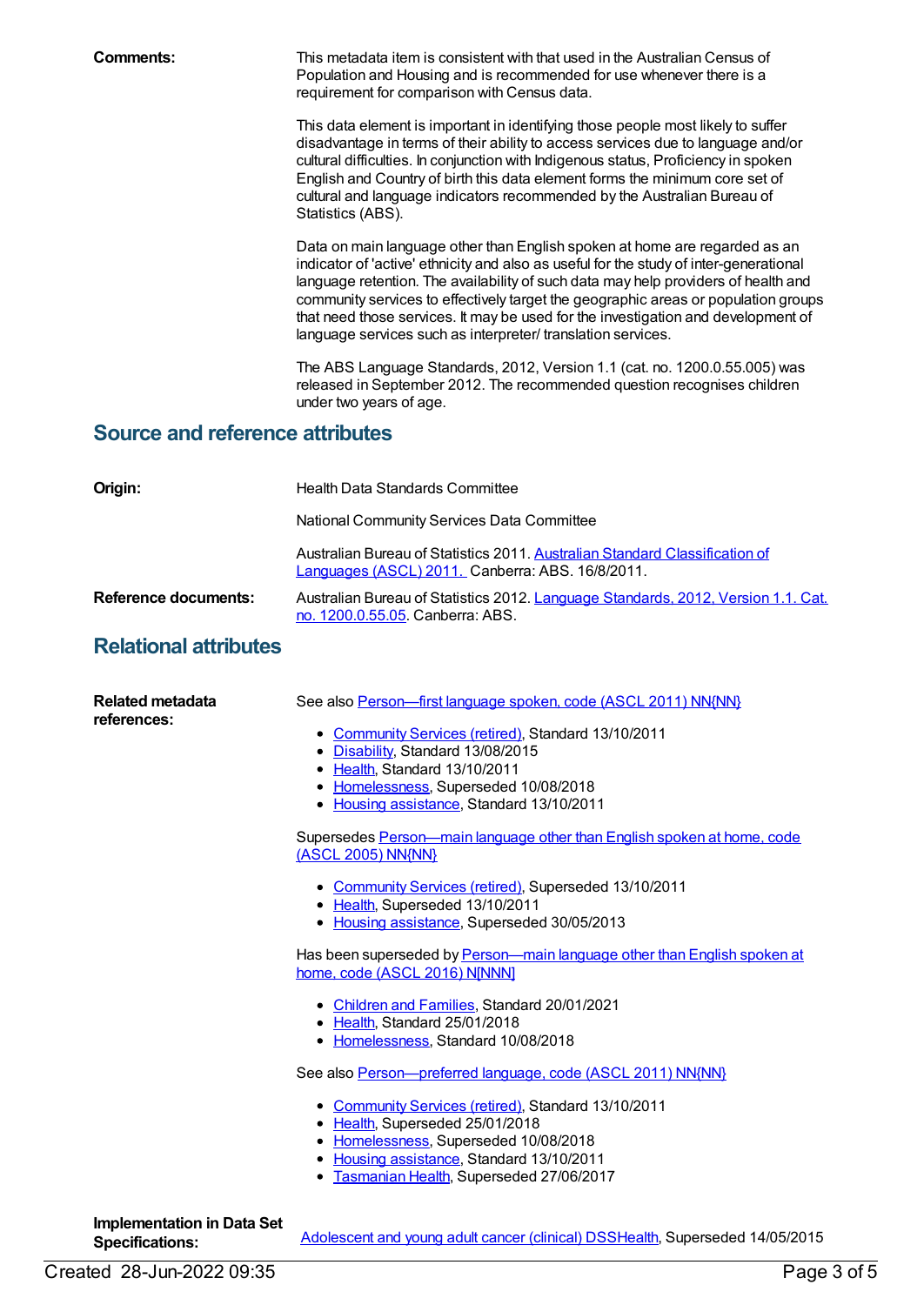Child [protection](https://meteor.aihw.gov.au/content/492589) (CP) client file clusterChildren and [Families](https://meteor.aihw.gov.au/RegistrationAuthority/17), Superseded 22/11/2016 [Community](https://meteor.aihw.gov.au/RegistrationAuthority/1) Services (retired), Candidate 09/10/2014

*Implementation start date:* 01/07/2011

*Implementation end date:* 30/06/2013

Child [protection](https://meteor.aihw.gov.au/content/656475) (CP) client file clusterChildren and [Families](https://meteor.aihw.gov.au/RegistrationAuthority/17), Superseded 22/11/2016

*Implementation start date:* 01/07/2013

*Implementation end date:* 30/06/2015

Child [protection](https://meteor.aihw.gov.au/content/655203) (CP) client file clusterChildren and [Families](https://meteor.aihw.gov.au/RegistrationAuthority/17), Superseded 22/11/2016

*Implementation start date:* 01/07/2012

*Implementation end date:* 30/06/2014

Child [protection](https://meteor.aihw.gov.au/content/656496) (CP) client file clusterChildren and [Families](https://meteor.aihw.gov.au/RegistrationAuthority/17), Superseded 20/04/2018

*Implementation start date:* 01/07/2014

*Implementation end date:* 30/06/2016

Child [protection](https://meteor.aihw.gov.au/content/688429) (CP) client file clusterChildren and [Families](https://meteor.aihw.gov.au/RegistrationAuthority/17), Superseded 20/01/2021

*Implementation start date:* 01/07/2015

*Implementation end date:* 30/06/2017

Cultural and [language](https://meteor.aihw.gov.au/content/491352) diversity cluste[rCommunity](https://meteor.aihw.gov.au/RegistrationAuthority/1) Services (retired), Standard 10/04/2013 [Disability](https://meteor.aihw.gov.au/RegistrationAuthority/16), Standard 13/08/2015

National Bowel Cancer [Screening](https://meteor.aihw.gov.au/content/529201) Program NBEDS 2014-1[8Health](https://meteor.aihw.gov.au/RegistrationAuthority/12), Superseded 06/09/2018

*Implementation start date:* 01/07/2014

*Implementation end date:* 30/06/2018

Prison [dischargee](https://meteor.aihw.gov.au/content/482303) DS[SHealth](https://meteor.aihw.gov.au/RegistrationAuthority/12), Superseded 28/04/2016